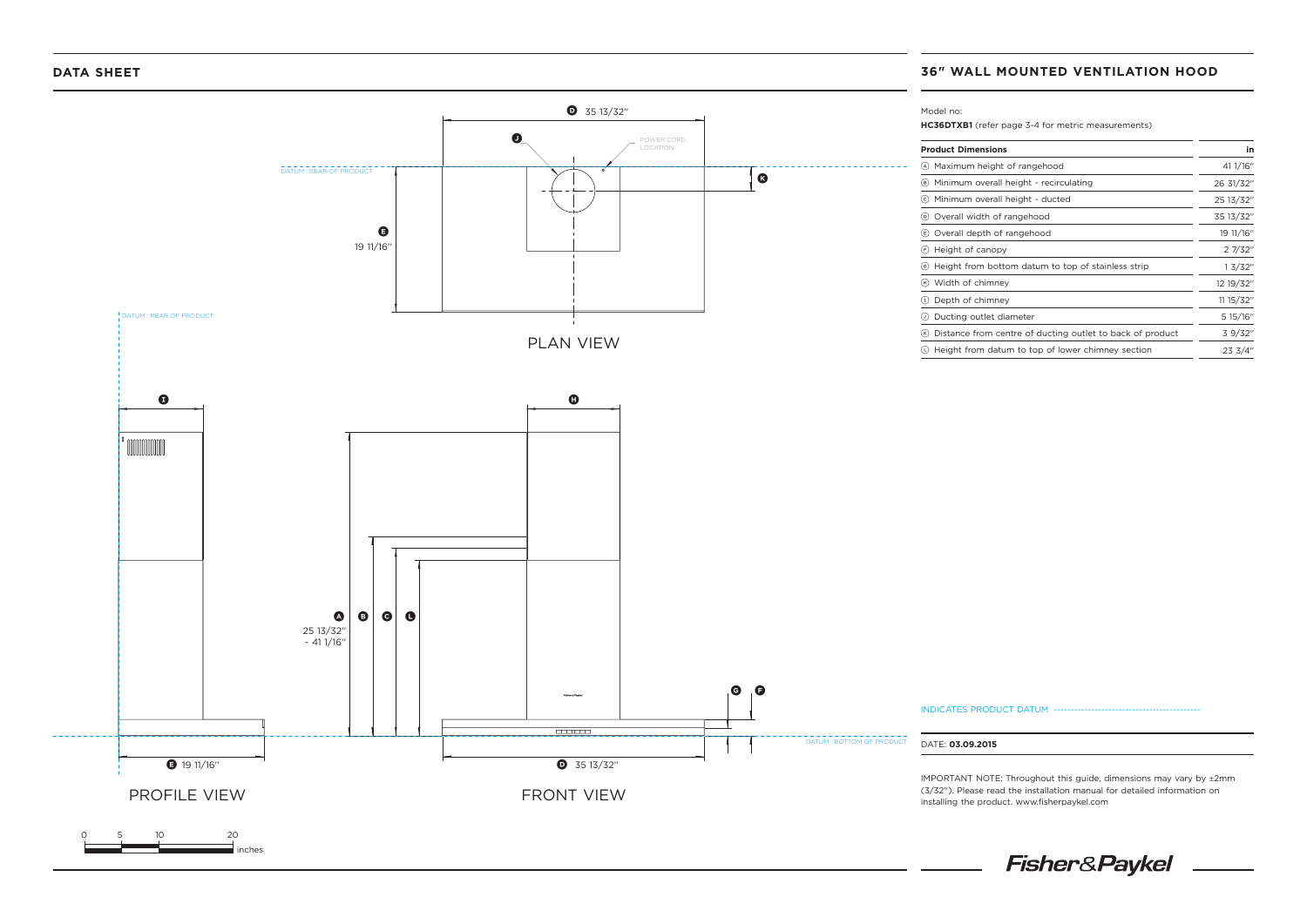Model no:

**HC36DTXB1** (refer page 3-4 for metric measurements)

| <b>Product Dimensions</b>                             | in        |
|-------------------------------------------------------|-----------|
| (A) Overall width of rangehood                        | 35 13/32" |
| (B) Overall depth of rangehood                        | 19 11/16" |
| © Distance between light centres                      | 97/32"    |
| (b) Distance from centre of lights to back of product | 17/8"     |



0 5 10 20 inches INDICATES PRODUCT DATUM ------

DATE: **03.09.2015**

IMPORTANT NOTE: Throughout this guide, dimensions may vary by ±2mm (3/32''). Please read the installation manual for detailed information on installing the product. www.fisherpaykel.com

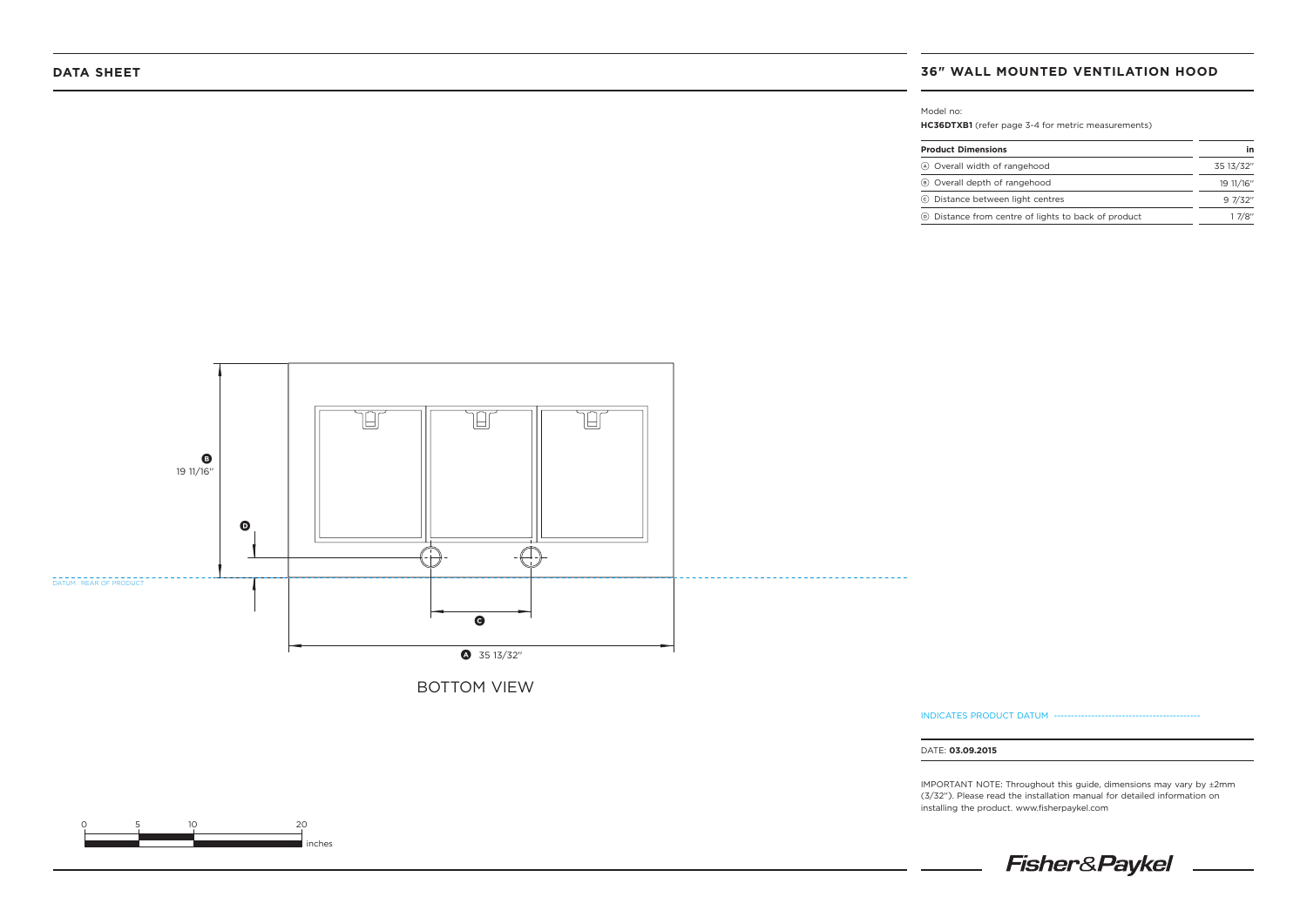